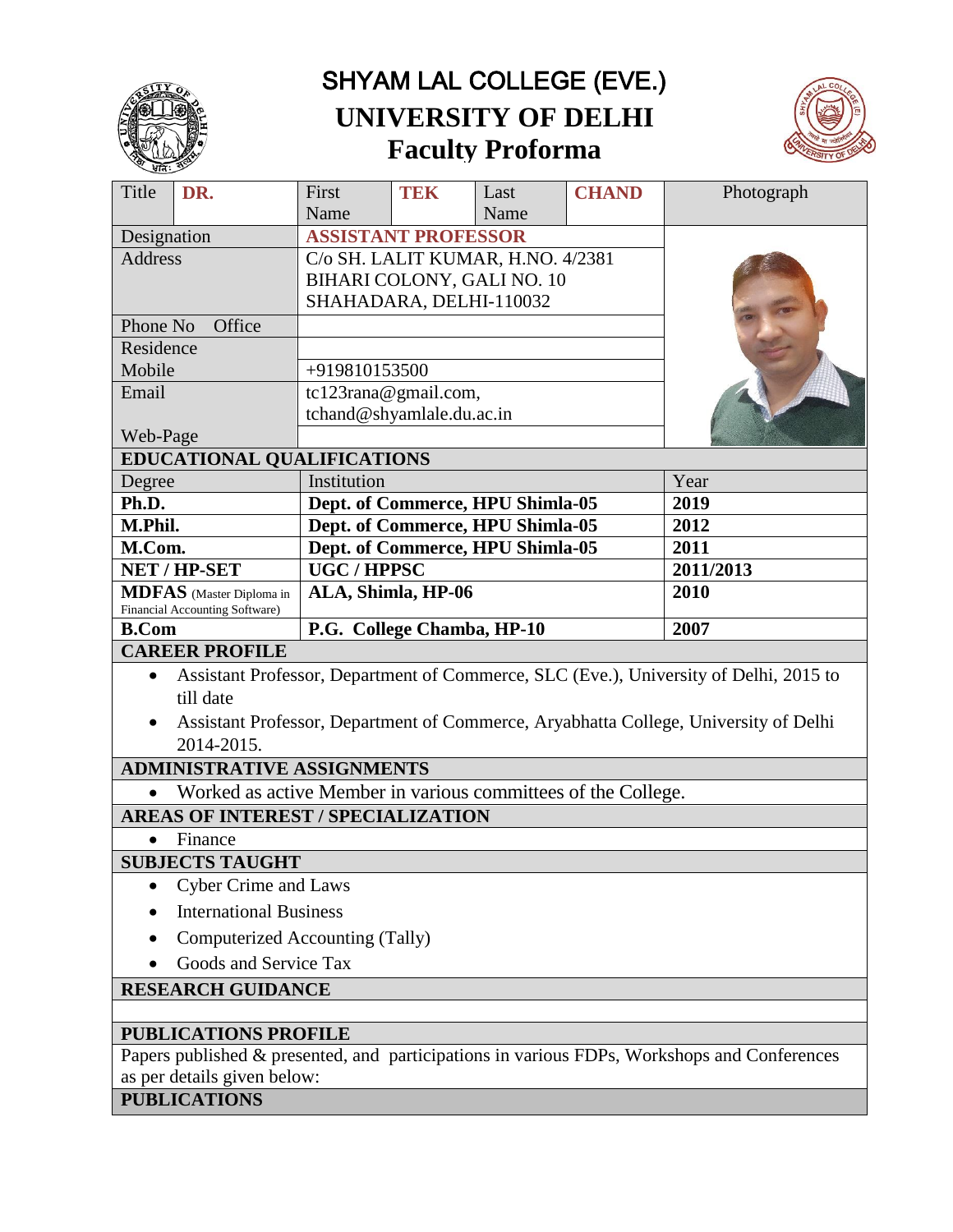## *RESEARCH PAPERS AND ARTICLES PUBLISHED*

- 1. Tek Chand & Anil Kumar, (2019). Role of Social Media in Brand Awareness: A Study of Delhi Region of India. *Management Technology Evolution to Revolution.* Bharti Publications, New Delhi, India, 68-78. (ISBN: 978-93-89657-11-1)
- 2. Tek Chand (2019). Participation of Rural People in Governance of Rural Development Programme. *EPRA International Journal of Environment Economics, Commerce & Educational Management (ECEM)*, 6, 68-78. (ISSN No. 2348-814X)
- 3. Tek Chand (2018). An Evaluation of Rural Development Programmes Monitoring System: A Study in Himachal Pradesh. *Online International Interdisciplinary Research Journal*, 8, 64-71. (ISSN No. 2249-9598)
- 4. Tek Chand & Pathania, Dr. Kulwant Singh (2018). Impact of Rural Development Programme on Migration in Tribal Areas of Himachal Pradesh. *International Research Journal of Management and Commerce*, 5, 31-42. (ISSN No. 2348-9766)
- 5. Tek Chand & Pathania, Dr. Kulwant Singh (2015). Tourist Inflow and Status of Tourist Facilities in Himachal Pradesh. *IJBAM, GBS Publishers & Distributors (I)*, 5, 89-99. (ISSN No. 2278-3660)
- 6. Tek Chand & Pathania, Dr. Kulwant Singh (2014). Tourism Scenario in Himachal Pradesh with Special Reference to Hidden and Neglected Tourism Potential. *Journal of Business and Finance*, 7, 1-15. (ISSN No. 0973-3413)
- 7. Pathania, Dr. Kulwant Singh & Tek Chand (2014). Diagnostic Study of MGNREGS in the Development of Rural Population of Chamba District of Himachal Pradesh. *Kegees Journal of Social Science,* 7, 257-264. (ISSN No. 0977-3621)
- 8. Pathania, Dr. Kulwant Singh & Tek Chand (2013). Impact of MGNREGS on Living Standard of Rural Population: A Study of Tissa Block of Chamba District of Himachal Pradesh. *Journal of Management,* 5, 99-108. (ISSN No. 0975-4547)

## **CONFERENCE/SEMINAR ORGANIZATION/ PRESENTATIONS/PARTICIPATIONS**

#### *PAPERS PRESENTED IN NATIONAL / INTERNATIONAL CONFERENCE / SEMINAR PROCEEDINGS*

- 1. Presented paper titled "Impact of Poverty Alleviation Programmes on Socio-Economic Development of Rural People of HP: A Perception Based Analysis" in National Seminar on Contemporary Issues in Indian Economy organized by Dept. of Economics, SLCE, University of Delhi, August 12, 2017.
- 2. Presented paper titled "A Review of Rural Development Programme in India" in Domestic Seminar on Contemporary Issues in Commerce and Management organized by Dept. of Commerce, SLCE, University of Delhi, August 10, 2017.
- 3. Presented paper titled "Consumer Based brand Equity & Brand Performance" in International conference on Issues and Perspectives in Brand Management organized by Baba Farid Group of Institutions, Feb. 20-21, 2014.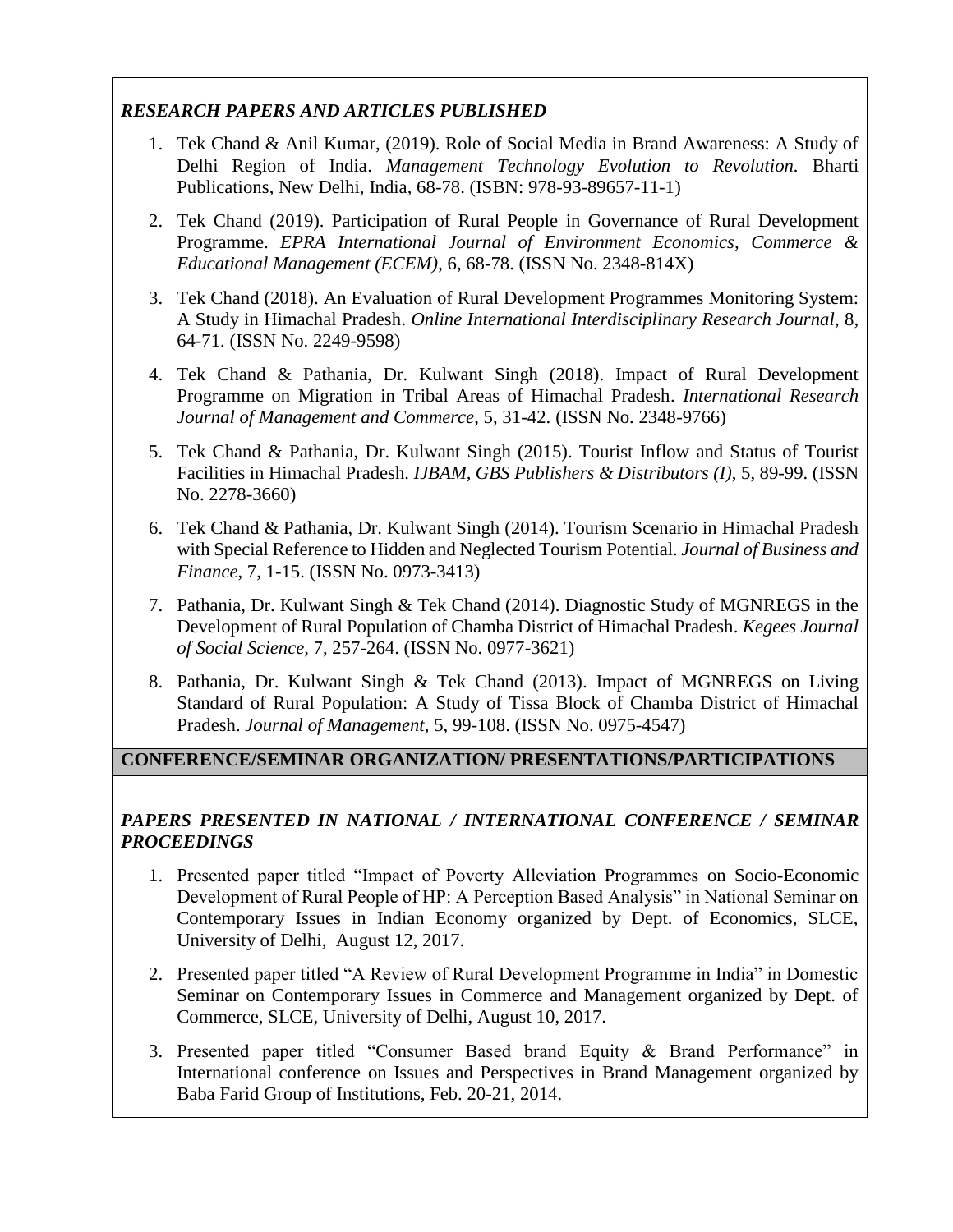# *REFRESHER COURSE / FDP / CONFERENCE / SEMINAR / WORKSHOP / WEBINAR ATTENDED*

## **FDP ATTENDED**

- 1. Participated in ONE WEEK FDP on *"Direct Taxes and GST"* organized by RAMANUJAN College, University of Delhi, under the Pandit Madan Mohan Malaviya National Mission on Teachers and Teaching (PMMMNMTT) of MHRD, Government of India, from Oct. 16- 8 Nov., 2020.
- 2. Participated in ONE WEEK FDP on *"Online Teaching Platforms"* organized by Shyam Lal College Eve., University of Delhi, from August 10-17<sup>th</sup>, 2020.
- 3. Participated in TWO WEEK FDP on *"Managing Online Classes & Co-creating MOOCS 2.0"* organized by RAMANUJAN College, University of Delhi, under the Pandit Madan Mohan Malaviya National Mission on Teachers and Teaching (PMMMNMTT) of MHRD, Government of India, from 18 May - 03 June, 2020.
- 4. Participated in TWO WEEK FDP on *"Development of Professional Skills for Challenging Online Teaching Profession"* organized by Madhyanchal Professional University Bhopal, MP, India, from 18-31 May, 2020.
- 5. Participated in ONE WEEK FDP on *"STATA and Data Analysis"* organized by Dept. of Economics, Shyam Lal College Eve., University of Delhi from September 4 - 10, 2018.
- 6. Participated in ONE WEEK FDP on *"Marketing Research"* organized by Internal Quality Assurance Cell (IQAC) of Shyam Lal College (Eve.) from August 21<sup>st</sup> to August 26<sup>th</sup>, 2017.
- 7. Participated in ONE WEEK FDP on *"Research Methodology & Data Analysis Using Excel, SPSS & EVIEWS"* organized by Motilal Nehru College Eve. University of Delhi on May 2 - 8, 2016.
- 8. Attended FDP on *"Research Methodology Using SPSS"* organized by IBS Gurgaon Campus (ICFAI Group) at Shyam Lal College Evening, University of Delhi held on Oct. 10, 2015.
- 9. Attended FDP on *"Computerized Accounting using Tally. ERP 9"* organized by Tally Education Private Limited & Faculty of Applied Social Science & Humanities, South Campus, University of Delhi held on  $30<sup>th</sup>$  September, 2015.
- 10. Attended FDP on *"Computerized Accounting using Tally. ERP 9"* organized by Deen Dayal Upadhyaya College, University of Delhi & Tally Education Private Limited on August 7, 2015.

## **PARTICIPATION IN WORKSHOP**

- 1. Participated in one day workshop on *"GST and Customs Law"* organized by Department of Commerce Dyal Singh College, University of Delhi on 30Th January, 2020.
- 2. Participated in one day Workshop on *"Search, Research, Effective Research Writings and Academic Integrity"* organized by Shyam Lal College Eve., University of Delhi with collaboration of Indira Gandhi National Centre for the Arts New Delhi on 14th Oct. 2019.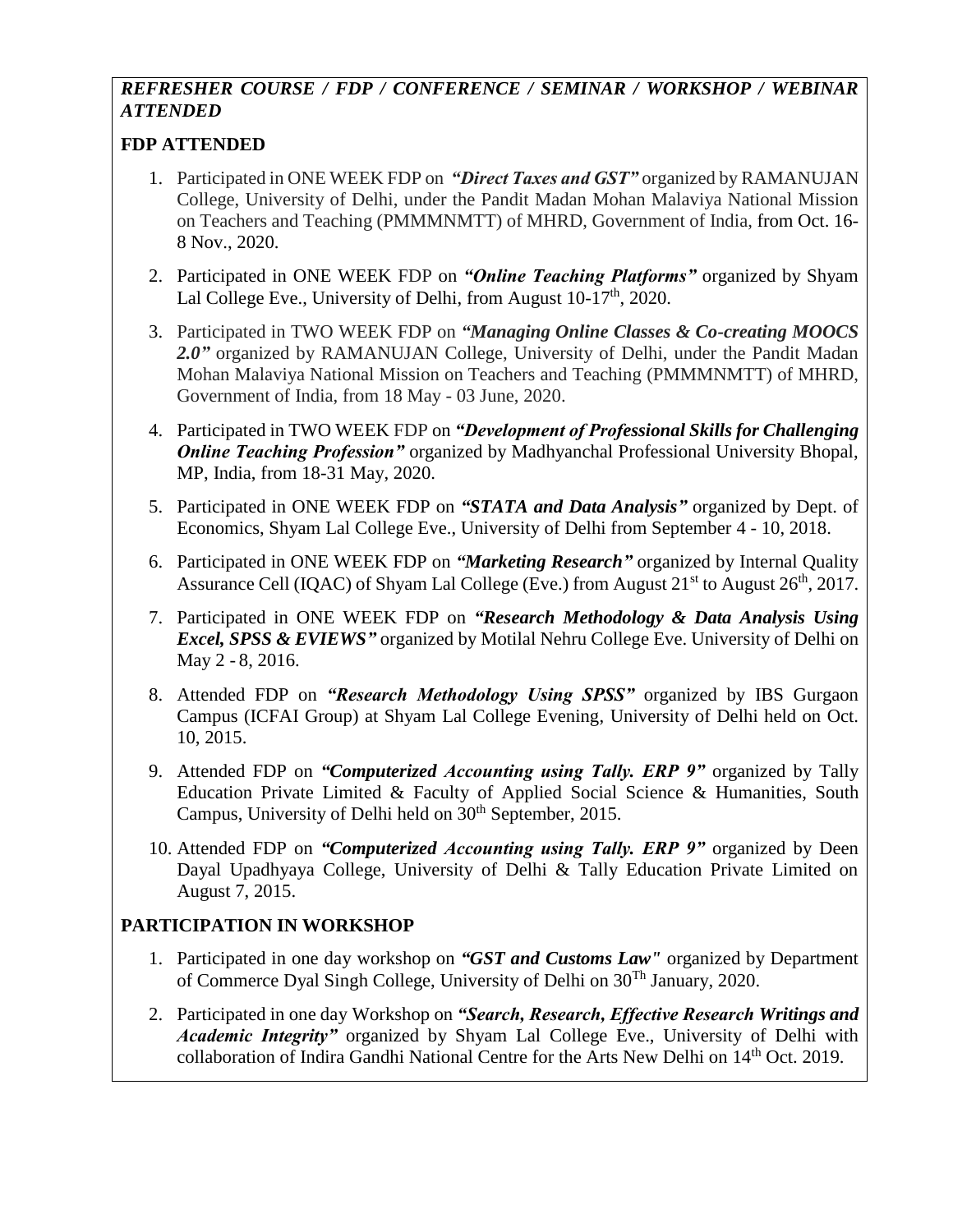- 3. Participated in one day Workshop on *"E-filing of ITR 1 & 2"* organized by Shyam Lal College Eve., University of Delhi on 19<sup>th</sup> September, 2019.
- 4. Participated in two days National Workshop on *"Goods and Service Tax"* organized by Kirori Mal College, University of Delhi on Oct. 27-28, 2017.
- 5. Participated in one day Workshop on *"Innovations in Teaching-Learning Process"* organized by SLCE and Indian Commerce Association, Delhi-NCR Chapter on September 9, 2017.
- 6. Participated in two days' Workshop on *"Goods & Services Tax"* organized by Shyam Lal College, University of Delhi on August 29-30, 2017.
- 7. Participated in two days' Workshop on *"Technical Analysis"* organized by National Institute of Financial Management Faridabad Haryana on  $17<sup>th</sup>$  &  $18<sup>th</sup>$  October, 2015.

## *NATIONAL / INTERNATION SEMINAR / CONFERENCE / WEBINAR ATTENDED*

- 1. Attended Webinar on *"Cyber Crimes in India: Modus, Operandi, Prevention and Punishment* organized by Ram Lal Anand College, University of Delhi, on 5<sup>th</sup> Oct., 2021, Delhi, India.
- 2. Attended E-conference on *"Empowering Educators"* organized by The Institute of Company Secretaries of India (North Region) Delhi on September  $11<sup>th</sup>$ , 2021, New Delhi, India.
- 3. Attended Webinar on *"National Education Policy 2020: Role of Commerce in Education"* organized by Department of Commerce, Rajdhani College, University of Delhi, on 2<sup>nd</sup> September, 2021, New Delhi, India.
- 4. Attended Webinar on *"Cyber Crime and Security: Threats & Challenges"* organized by Shaheed Bhagat Singh College Eve., University of Delhi, on 30<sup>th</sup> May, 2020, New Delhi, India.
- 5. Attended Webinar on *"Sampling Techniques"* organized by Psalm Educational Trust, Delhi on 17th May, 2020, New Delhi, India.
- 6. Attended Webinar on *"Societal Marketing: The New Normal"* organized by Mark-Haven in Association with Shaheed Rajguru College of Applied Sciences for Women, University of Delhi, on  $15<sup>th</sup>$  May, 2020, New Delhi, India.
- 7. Attended Conference on *"Empowering Educators"* organized by The Institute of Company Secretaries of India (North Region) Delhi on September 17<sup>th</sup>, 2019, New Delhi, India.
- 8. Attended XX Annual International Conference on *"Global Vision 2030: Challenges and Opportunities* organized by Deen Dayal Upadhyaya College, University of Delhi on January 4-5, 2019, New Delhi, India.
- 9. Attended International Conference on *"Hagiography Humanism and Caste Hierarchy in Bhakti Movement*" organized by Shyam Lal College Eve., University of Delhi on 20-21<sup>st</sup> October, 2016, New Delhi, India.